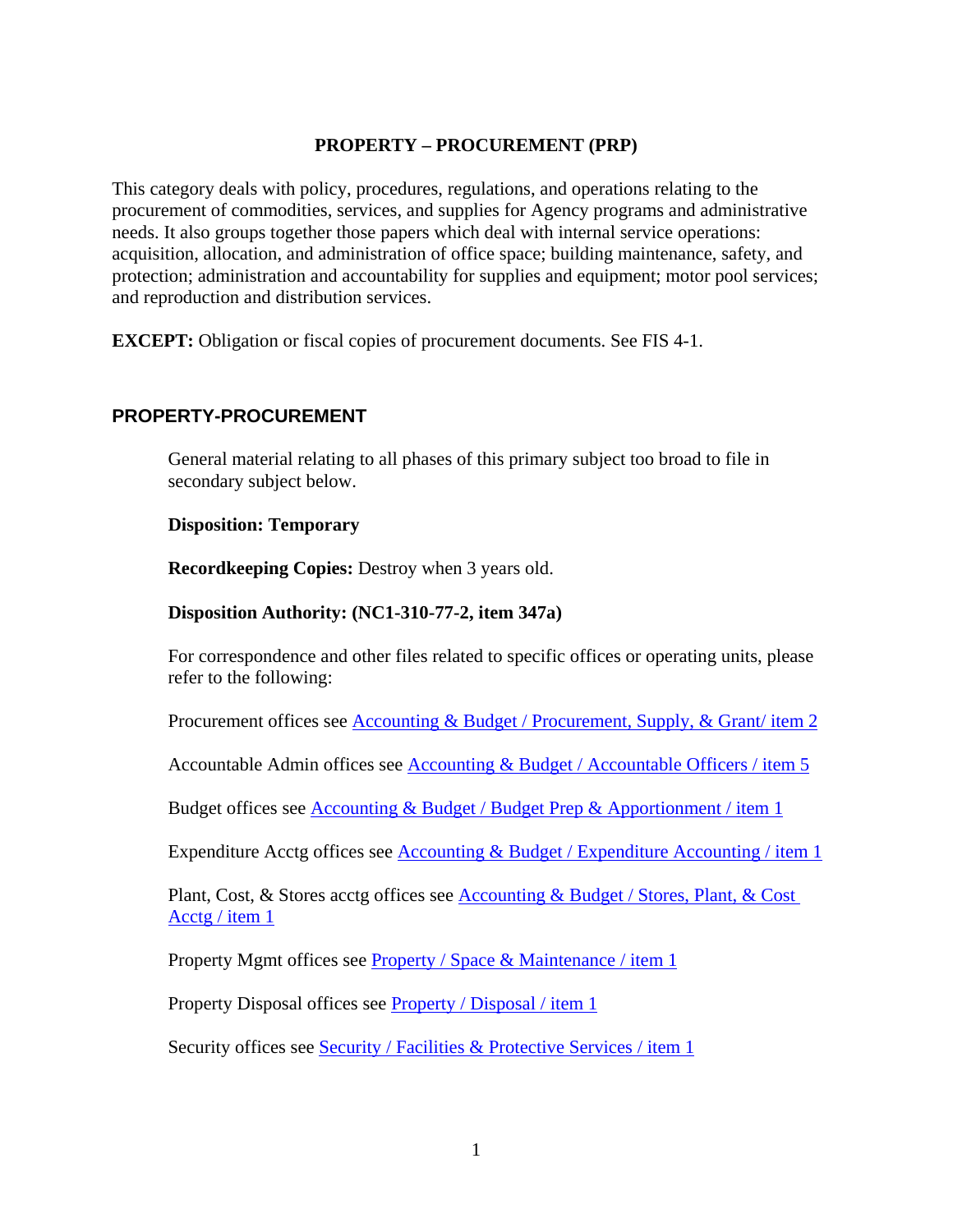## **1. POLICY**

Policy and guidelines covering all subjects included under this primary subject. If needed, subdivide by type or subject of policy and cross-reference to appropriate subject category.

#### **Disposition: Temporary**

**Recordkeeping Copies:** Retire to Federal Records Center (FRC) when 10 years old. Destroy when 20 years old.

**Disposition Authority: (NC1-310-77-2, item 348a)** 

## **2. REPORTS AND STATISTICS**

See list of reports related to specific offices at the end of this record series.

a. Reports covering all subjects included under this primary subject. Includes annual report to Congress. Case file by type of report as necessary.

**EXCEPT:** Final project reports which should be filed under PRP 6 PROJECTS or Agency program reports which should be filed with specific program report.

#### **Disposition: Temporary**

**Recordkeeping Copies:** Retire to FRC when 10 years old. Destroy when 20 years old.

## **Disposition Authority: (NC1-310-77-2, item 349a)**

b. Agency copy of above reports.

**Disposition: Temporary** 

**Recordkeeping Copies:** Destroy when superseded or obsolete.

**Disposition Authority: (NC1-310-77-2, item 350a)** 

c. All other reports.

**EXCEPT:** Accident reports. See PRP 13.

**Disposition: Temporary**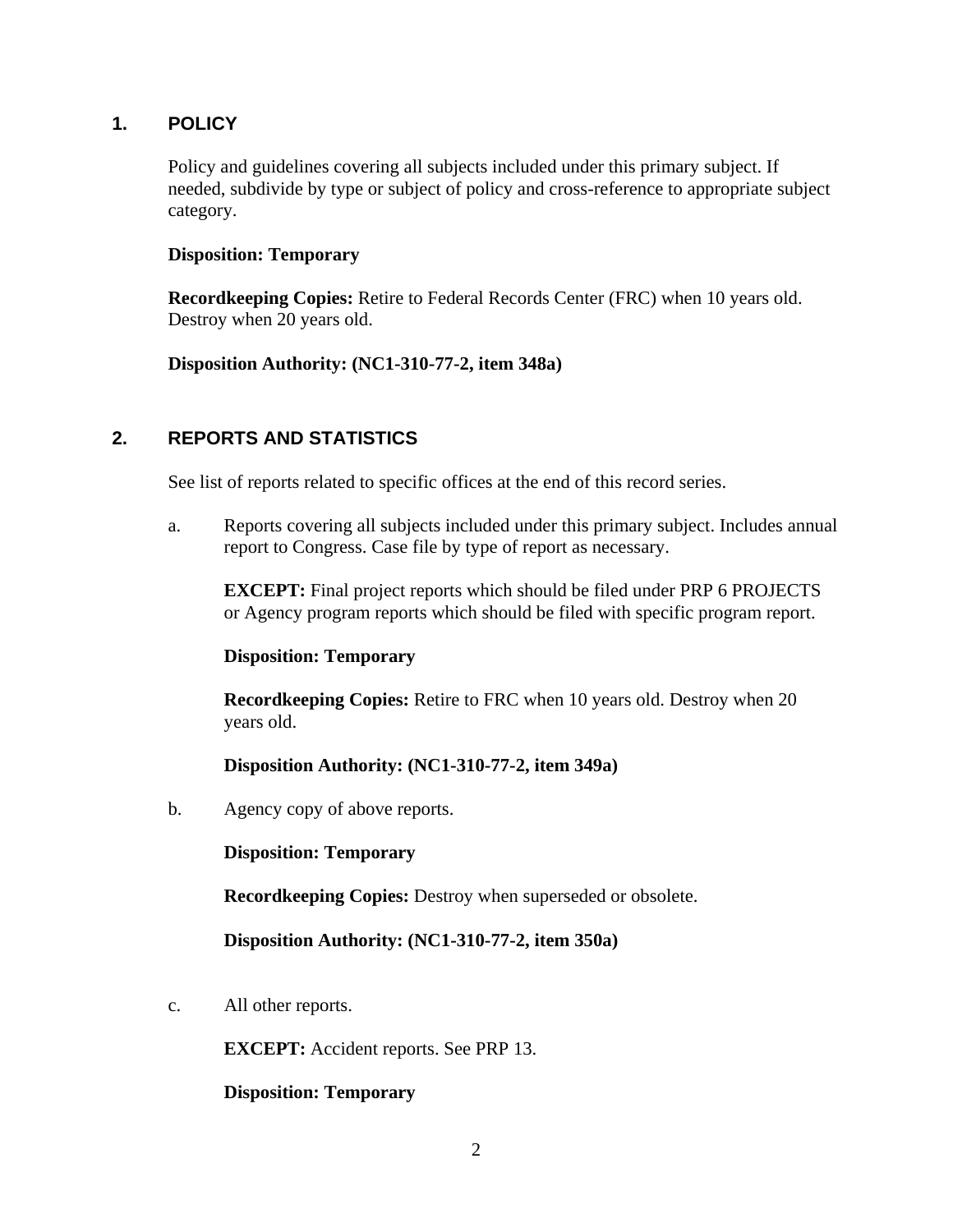**Recordkeeping Copies:** Destroy when 2 years old.

### **Disposition Authority: (NC1-310-77-2, item 351a)**

d. Activity Reports

Summaries of specific action or work performed by program or administrative personnel.

See Administration / Common Records / item 1

Accountable Admin see Accounting & Budget / Accountable Officers / item 5

Budget office reports see Accounting & Budget / Budget Prep & Apportionment / item 3

Procurement office reports see Accounting & Budget / Procurement, Supply, & Grant/ item 2

Space reports to GSA (includes form SF 81) see Property / Space & Maintenance  $/$  item 2b(1)

Property Disposal office reports see Property / Disposal / item 2

Costs Accounting reports see Accounting & Budget / Stores, Plant, & Cost Acctg / item 6

Facility and Property Security reports see Security / Facilities & Protective Services / several items

# **3. COMMITTEES, MEETINGS**

See [General Administration / Boards and Committees](http://inside.aphis.usda.gov/mrpbs/records/general_administration.shtml)

## **4. SOURCE OF SUPPLY**

Material such as catalogs, surplus property lists, price lists, and correspondence with manufacturers. Subdivide by type of equipment as best suits user's needs.

#### **Disposition: Temporary**

**Recordkeeping Copies:** NON-RECORD. Destroy when superseded or obsolete.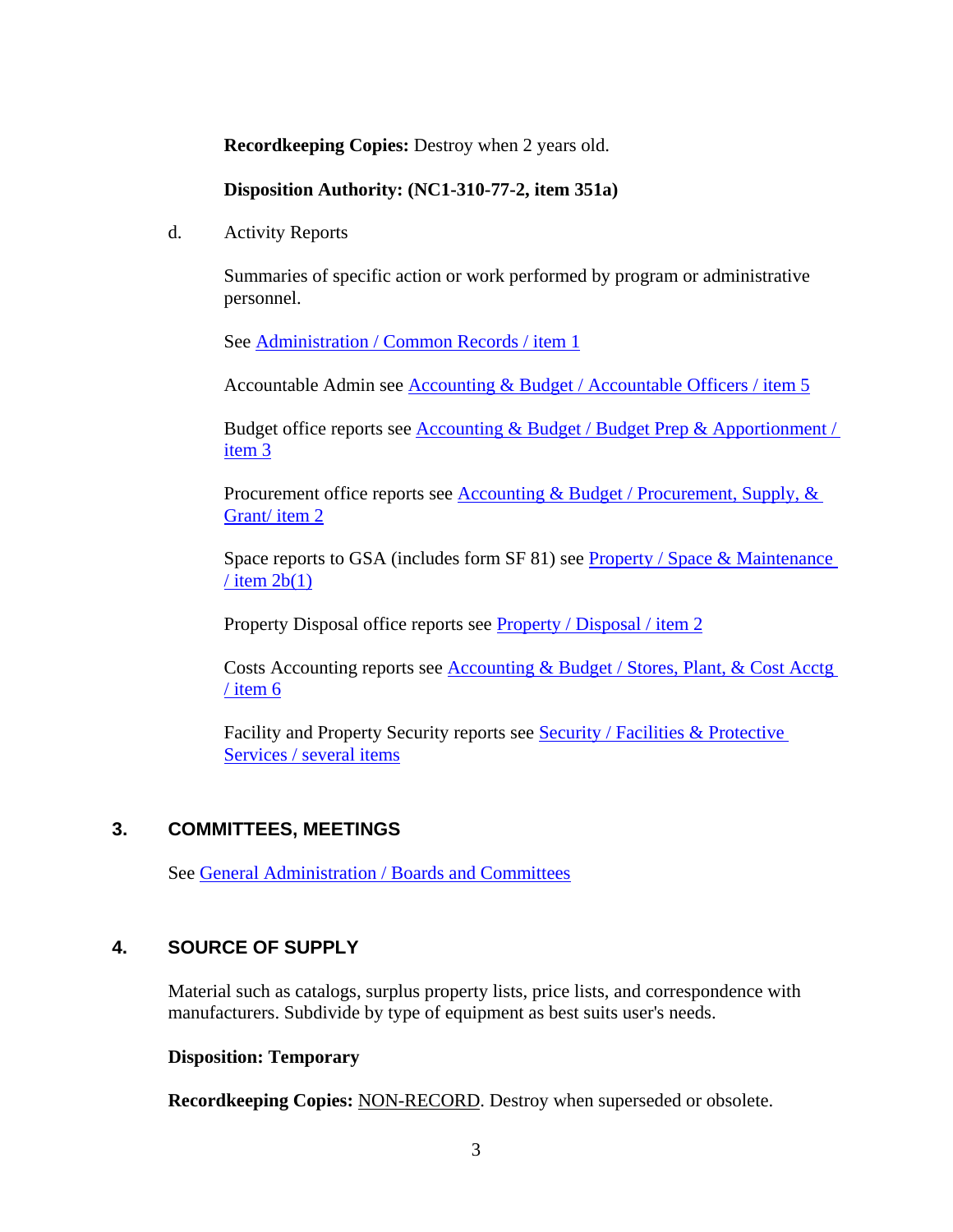**Disposition Authority: (NC1-310-77-2, item 356a)** 

## **5. PURCHASING AND CONTRACTS**

Material such as correspondence and information material covering procedures for preparation and use of authorizing documents, and purchase orders.

See Budget & Accounting / Procurement, Supply, & Grant / item 2

#### **PRP 5-1 Requisitions**

Requisitions for nonpersonal services such as for printing, reproduction services, and related correspondence. Subdivide by type or requisition, if needed.

**EXCEPT:** Copies made part of a purchasing case file.

See Budget & Accounting / Procurement, Supply, & Grant / item 7

### **PRP 5-2 Repairs**

Requisitions for repairs to office equipment such as typewriters and adding machines as well as repairs to equipment used for program purposes such as laboratory equipment, knife sharpening, radios, and the like.

See Property & Space / Space & Maintenance / item 5

#### **PRP 5-3 Reproduction**

Requests for reproduction, work orders, and the like.

See Communications & Printing / Printing & Binding / item 2

#### **PRP 5-4 Local Purchases**

a. Material such as requests for authority and memorandum copy of form used for over-the counter transactions. Includes General Service Administration (GSA) Self-service Stores. See PRP 5-6 for local purchase under authority of a blanket purchase order.

Also see Accounting & Budget / Accountable Officers / item 1

#### **Disposition: Temporary**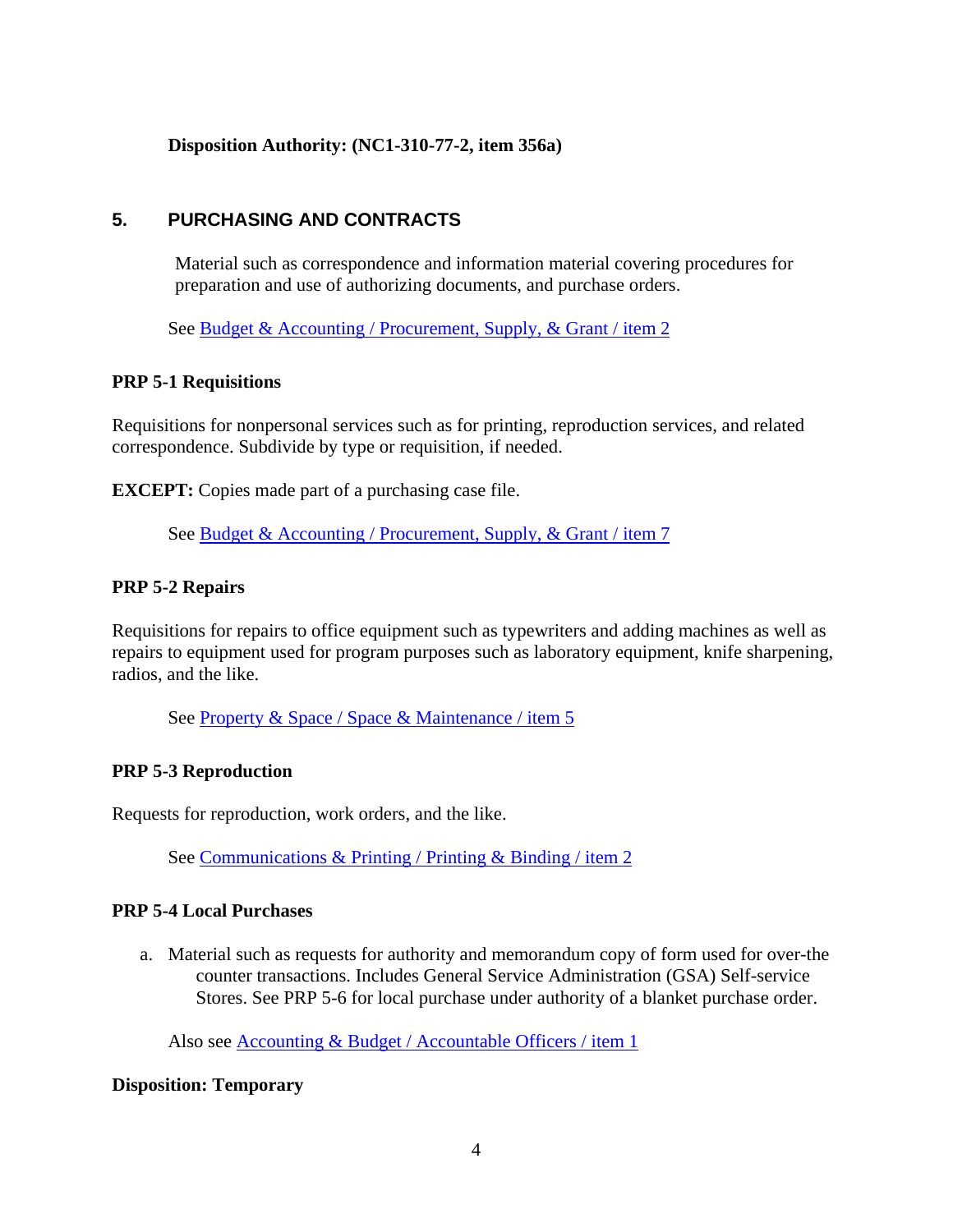**Recordkeeping Copies:** Destroy 4 years after completion of purchase.

# **Disposition Authority: (NC1-310-77-2, item 361a)**

b. Covers local purchase order-invoice-voucher books.

Also see Accounting & Budget / Accountable Officers / item 1

## **Disposition: Temporary**

**Recordkeeping Copies:** Destroy 3 years after year of last purchase date listed.

**Disposition Authority: (NC1-310-77-2, item 362a)** 

## **PRP 5-5 Purchase Orders**

Contract, requisition, purchase order, lease, bond and surety records, including correspondence and related paper pertaining to administration, receipt, inspection and payment.

**NOTE:** For Federal Personnel Surety Bond files: See Accounting & Budget / Accountable Officers / item 6

**a.** Transaction dated on or after July 3, 1995 (the effective date of the Federal Acquisition Regulations (FAR) rule defining "simplified acquisition threshold").

**NOTE**: Given the complexities of the rules on procurement, offices should involve procurement officials when deciding which of the subitems to apply to a particular series of records.

1. Transactions that exceed the simplified acquisition threshold and all construction contracts exceeding \$2,000.

See Accounting & Budget / Procurement, Supply, and Grant / item 3

**2.** Transactions at or below the simplified acquisition threshold and all construction contracts at or below \$2,000.

See Accounting & Budget / Procurement, Supply, and Grant / item 3

3. Transactions that utilize other than small purchase procedures and all construction contracts exceeding \$2,000.

See Accounting & Budget / Procurement, Supply, and Grant / item 3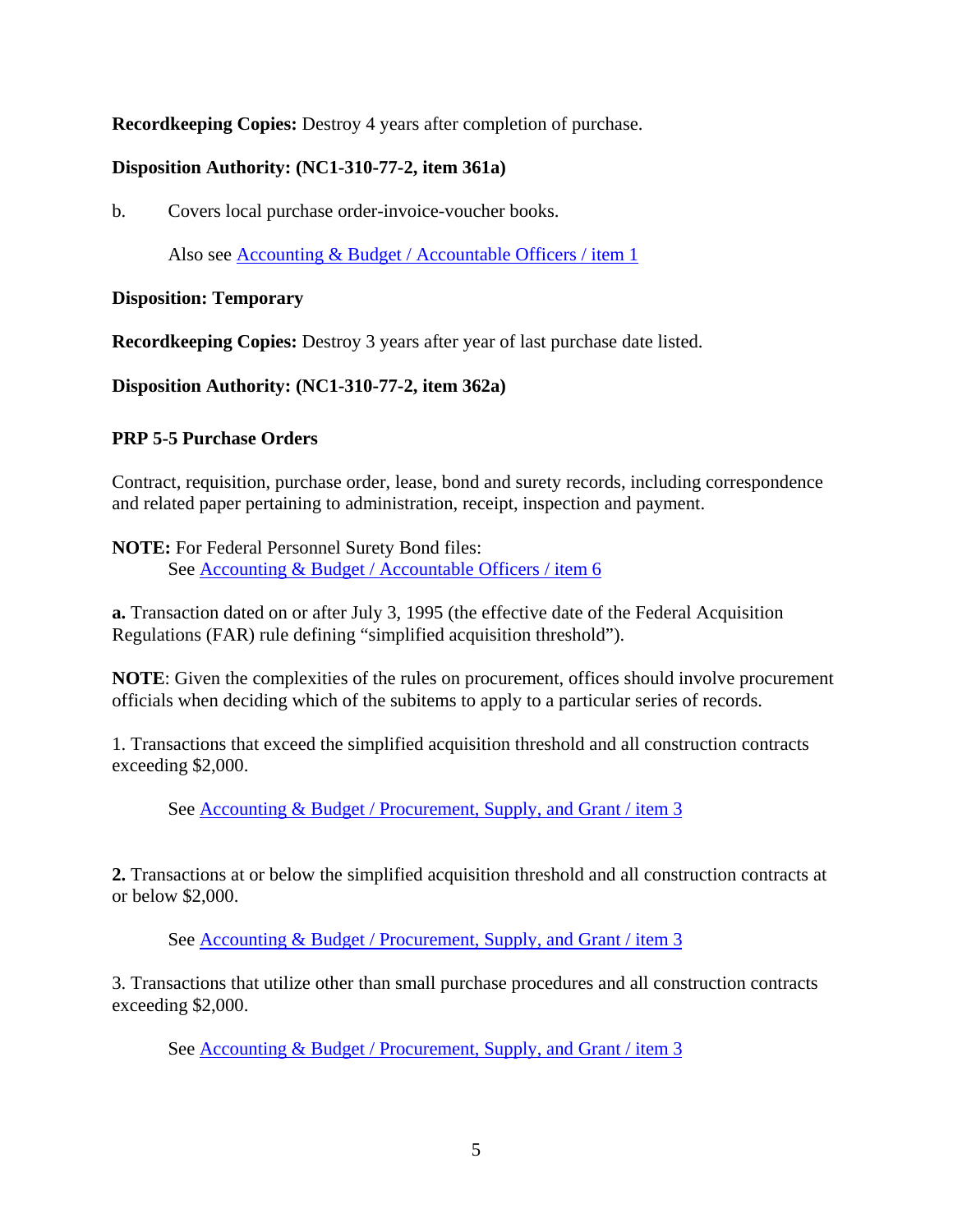4. Transactions that utilize small purchase procedures and all construction contracts under \$2,000.

See Accounting & Budget / Procurement, Supply, and Grant / item 3

**b.** Obligation copy.

See <u>Accounting & Budget / Procurement, Supply, and Grant / item 3</u>

**c.** Other copies of purchase orders used by component elements of a procurement office for administrative purposes.

See Accounting & Budget / Procurement, Supply, and Grant / item 3

### **PRP 5-8 Telephone/Telegraph**

Materials such as request for service or installation and record of calls.

**EXCEPT:** Copies of Telegraphic Message, SF-14. File these by appropriate subject.

Service and installation: see Communications & Printing / Communications / item 2d(2)

Records of calls: see Communications & Printing / Communications / item 4

## **PRP 6 PROJECTS**

a. General material on projects.

**Disposition: Temporary** 

**Recordkeeping Copies:** Destroy when 3 years old.

**Disposition Authority: (NC1-310-77-2, item 373a)** 

b. Reference material.

**Disposition: Temporary** 

**Recordkeeping Copies:** Destroy when superseded or obsolete.

**Disposition Authority: (NC1-310-77-2, item 374a)**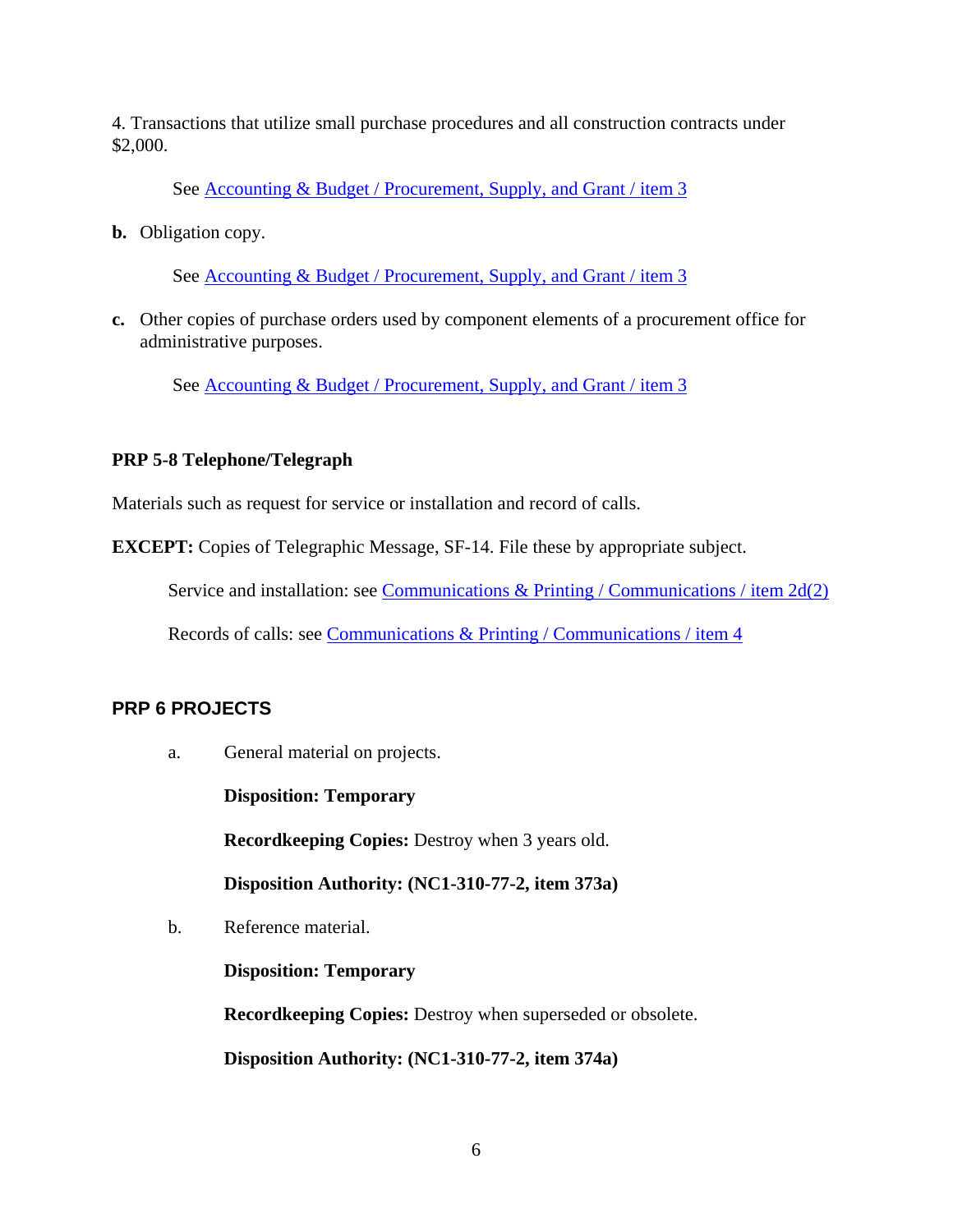c. Case file records and related correspondence on approved projects. Includes basic documentation and final report or other substantive material. Show title and date span on project, EXAMPLE: PRP 6 PROJECTS NO. 00 Personnel Property Inventory System.

#### **Disposition: Temporary**

**Recordkeeping Copies:** Destroy 5 years after completion of project.

**Disposition Authority: (NC1-310-77-2, item 375a)** 

d. Proposed projects if no further action taken.

**NOTE:** When a proposed project is approved, remove and file with project case files.

**Disposition: Temporary** 

**Recordkeeping Copies: Destroy when 5 years old.** 

**Disposition Authority: (NC1-310-77-2, item 377a)** 

e. Work papers and draft report of project.

**Disposition: Temporary** 

**Recordkeeping Copies:** Destroy 3 years after completion of project and final report.

**Disposition Authority: (NC1-310-77-2, item 378a)** 

#### **PRP 7 TRANSPORTATION**

Records on shipment of equipment and supplies by freight or express.

See Transportation / Travel and Transportation / item 1a

#### **PRP 7-1 Shipping Documents**

Includes Bills of Lading (BL's).

**EXCEPT:** BL's may be filed with pertinent procurement transaction if this method best suits user's needs.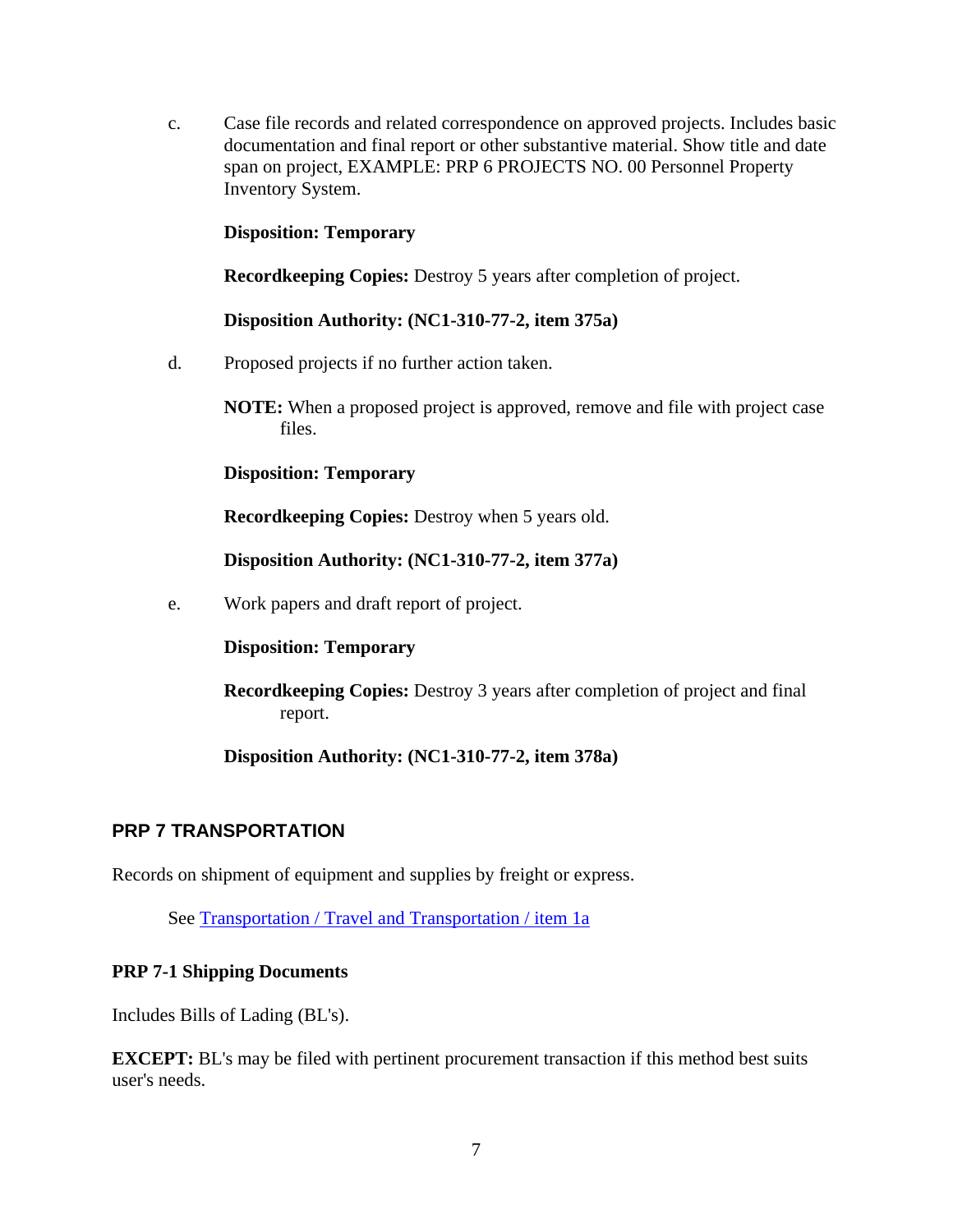**EXCEPT:** Shipments of household goods and personal effects. See TRV 5.

**EXCEPT:** Accountability records for BL's. See PRP 8-2.

See Transportation / Travel and Transportation / item 1c

# **PRP 8 PROPERTY ACCOUNTABILITY**

Administration of and accountability for program and administrative supplies and equipment, including loss, theft, and destruction, and disposal by condemnation, or transfer.

Property Disposal office reports see **Property** / Disposal / items 1 & 2

Stolen or lost property reports see Security / Facilities & Protective Services / item 8

### **PRP 8-1 Inventories**

Inventory of accountable property. Approved listings of property in custody of your office.

See **Accounting & Budget / Procurement, Supply, & Grant/ item 9** 

#### **PRP 8-2 Expendables**

Accountability records used to maintain control of such items as certificates, accountable forms, ID cards, unused BL's. Subdivide by type of item, if needed.

NOTE: for ID cards see [Property / Space & Maintenance, item 4a](http://inside.aphis.usda.gov/mrpbs/records/downloads/space.pdf)

#### **Disposition: Temporary**

**Recordkeeping Copies:** Destroy 3 years after cleared and/or completed.

#### **Disposition Authority: (NC1-310-77-2, item 383a)**

Accountable forms such as travel requests, credit cards, and the like. Maintain under lock and key per pertinent instruction.

**Disposition: Temporary** 

**Recordkeeping Copies:** Destroy 3 years after year of last usage date listed on record.

**Disposition Authority: (NC1-310-77-2, item 384a)**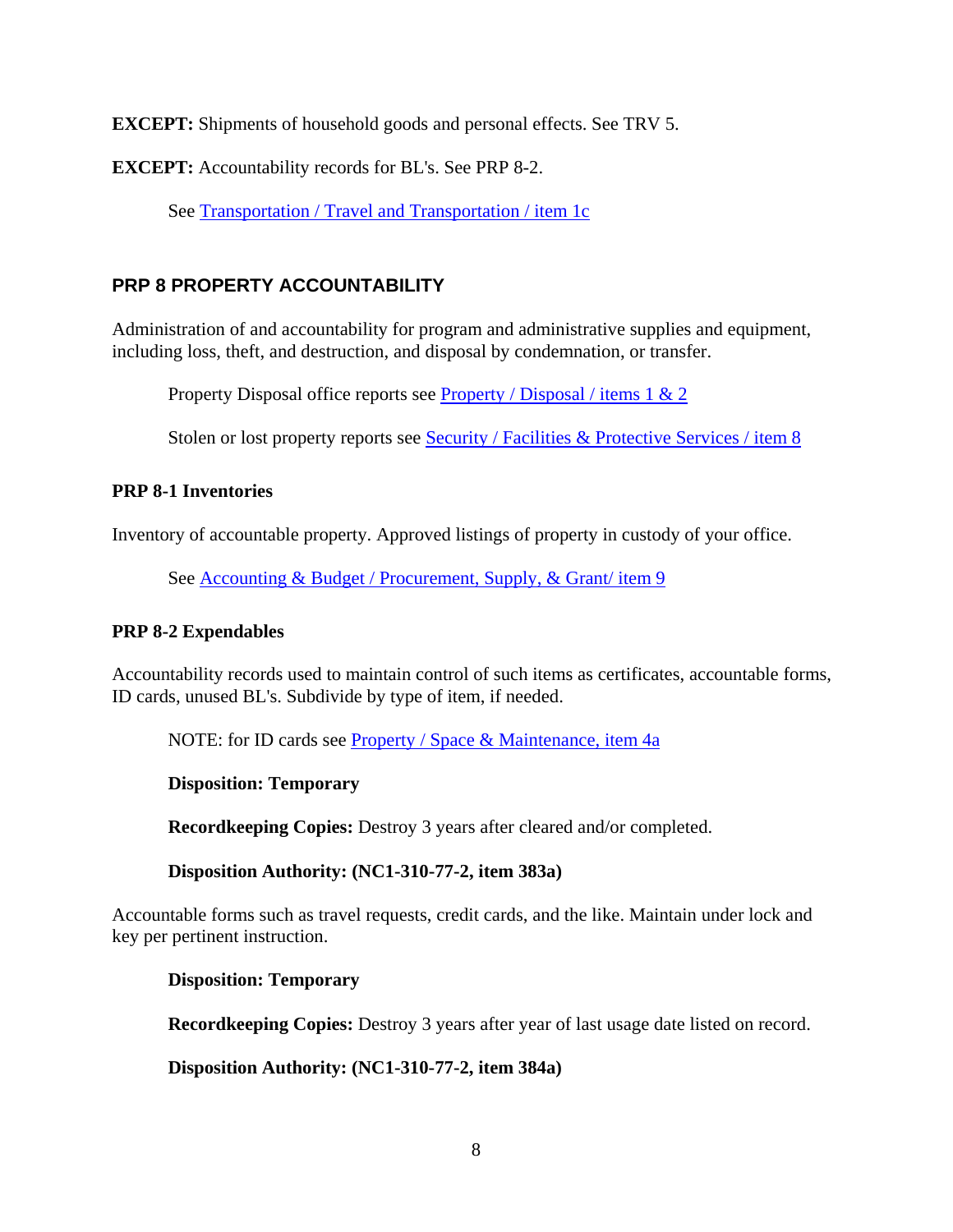Government Purchase Card Account Setup File.

Files that include Government purchase cardholder application form, test scores, and any other miscellaneous correspondence and documents that contribute to changes in a cardholder account, such as address change notices, and requests to increase limits.

#### **Disposition: Temporary**

**Recordkeeping Copies:** Destroy 2 years after card is canceled.

#### **Disposition Authority: (N1-463-98-12, item 3018a)**

Government Purchase Cardholder Program Files.

Includes copies of all monthly statements, correspondence, notices, and miscellaneous documents by fiscal year.

#### **Disposition: Temporary**

**Recordkeeping Copies:** Cutoff file at end of fiscal year. Destroy when 6 years, 3 months old.

**Disposition Authority: (N1-463-98-12, item 3019a)** 

#### **PRP 8-2 Expendables**

Warranties and instructions covering equipment under your control. Maintenance manuals. Subdivide by type as best suits user's needs.

Warranties.

**Disposition: Temporary** 

**Recordkeeping Copies:** Destroy upon expiration.

**Disposition Authority:** (NC1-310-77-2, item **385a)** 

Instructions.

#### **Disposition: Temporary**

**Recordkeeping Copies:** Forward when equipment is transferred or destroy when equipment is disposed.

**Disposition Authority: (NC1-310-77-2, item 386a)**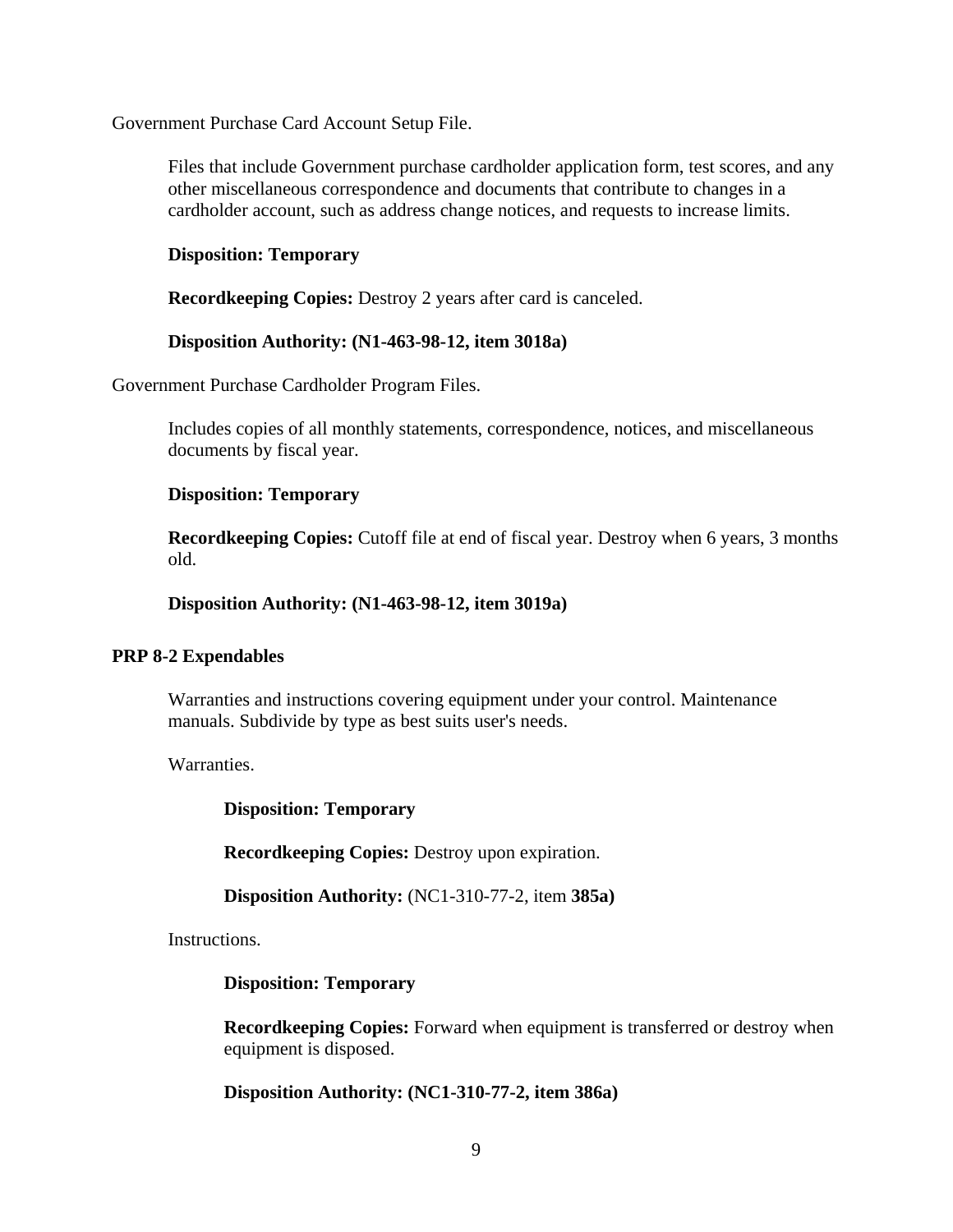#### **PRP 8-4 Surplus Property**

Case files on sales of surplus personal property, comprising invitations, bids, acceptances, lists of materials, evidence of sales, and related correspondence.

See Property / Disposal

### **PRP 9 REAL PROPERTY MANAGEMENT**

General material on the construction and maintenance of APHIS-owned or leased buildings and facilities.

Maintenance see Property / Space & Maintenance / item 5

Construction see Property, Space, & Housing / Drawings & Photographs / several items

Case files of APHIS-leased buildings and facilities, including GSA facilities.

Maintenance see Property / Space & Maintenance / item 5

Construction see Property, Space, & Housing / Drawings & Photographs / several items

#### **PRP 9-1 Architectural Engineering**

Correspondence and supporting material pertaining to proposed or authorized construction projects for new buildings or facilities or alterations to existing buildings or facilities, including such documents as design criteria, building plans and layout drawings, blueprints, cost estimates, and the Architecture/Engineering contract. Includes environmental impact statement. Case file by project number.

Also see Property, Space, & Housing / Drawings & Photographs / items 3, 4, 5, and 9

Proposed construction project.

#### **Disposition: PERMANENT**

**Architectural Engineering Office:** Transfer to National Archives and Records Administration (NARA) when 5 years old for representative sampling. Destroy projects not accepted by NARA.

#### **Disposition Authority: (NC1-310-77-2, item 388a)**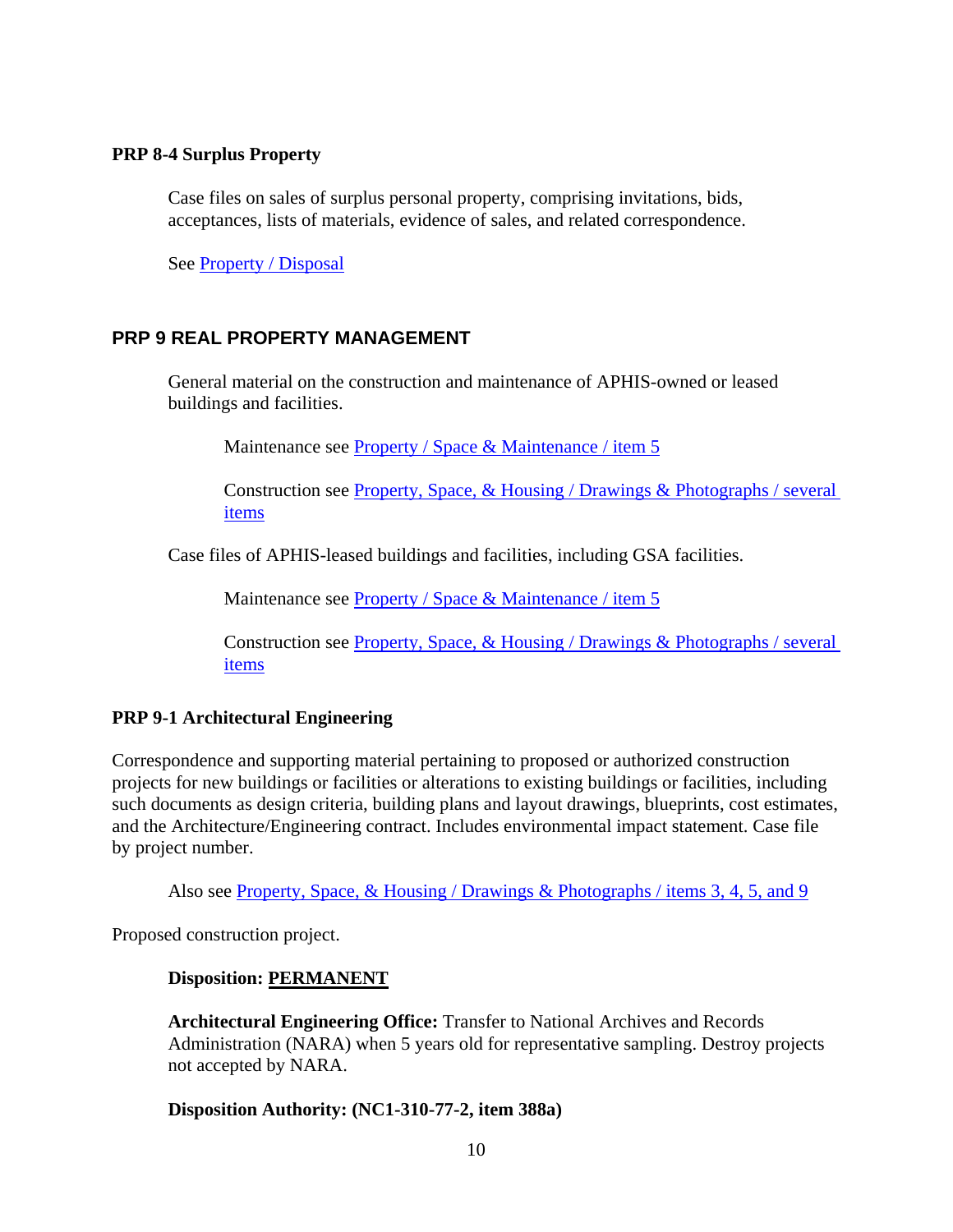Completed construction project, including correspondence and written supporting material.

### **Disposition: PERMANENT**

**Architectural Engineering Office:** Transfer to NARA 5 years after facility is disposed of for representative sampling. Destroy projects not accepted by NARA.

#### **Disposition Authority: (NC1-310-77-2, item 389a)**

Building plans, preliminary layout drawings, working copies used for contract purposes, and mechanical type equipment drawings for the programs.

#### MICROFILM COPY:

### **Disposition: PERMANENT**

**Architectural Engineering Office:** Transfer to NARA 5 years after facility is disposed of for representative sampling. Destroy projects not accepted by NARA.

**Disposition Authority: (NC1-463-82-4, item 389c)** 

### PAPER COPY:

**Disposition: Temporary** 

**Architectural Engineering Office:** Destroy on-site upon verification of film.

**Disposition Authority: (NC1-463-82-4, item 389e)** 

#### **PRP 9-2 Inventories**

Inventories of federally owned and leased real property.

See [Property / Space & Maintenance, item 2](http://inside.aphis.usda.gov/mrpbs/records/downloads/space.pdf)

## **PRP 10 SPACE**

General material relating to use, services, and operation of space.

See [Property / Space & Maintenance, item 2](http://inside.aphis.usda.gov/mrpbs/records/downloads/space.pdf)

#### **PRP 10-1 Maintenance/Services**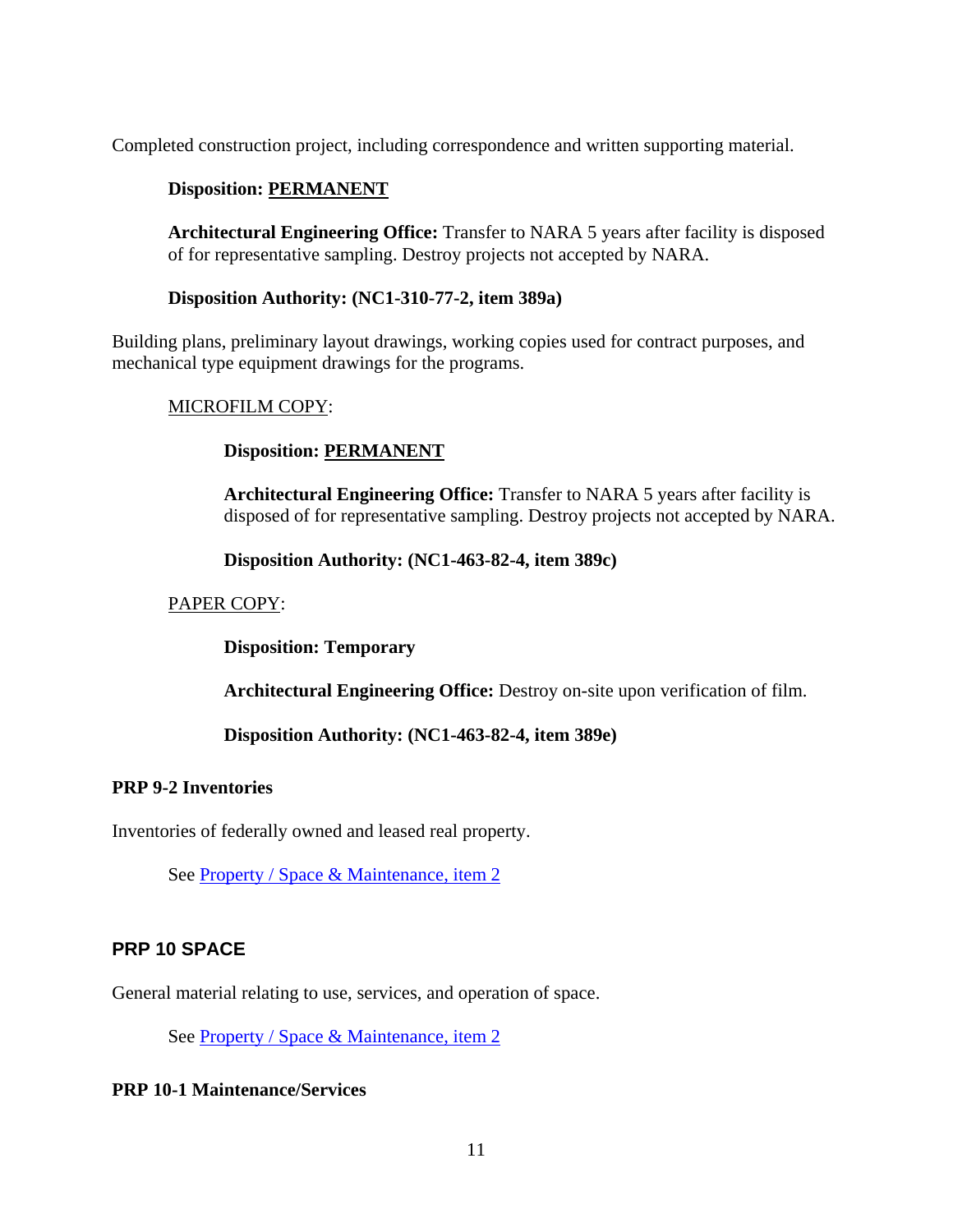Includes maintenance of assigned space; requests for building or equipment maintenance services; identification signs; janitorial services.

See Property, Space, & Housing / Space & Maintenance / item 5

#### **PRP 10-2 Building Security**

See Security / Facilities & Protective Services

#### **PRP 10-3 Assignments/Moves**

Includes such material as assignment of space, physical moving of offices.

See Property, Space, & Housing / Space & Maintenance / item 2a

Also see Property, Space, & Housing / Drawings & Photographs / item 6

## **PRP 10-4 Parking Facilities**

Parking assignments. Parking restrictions.

Also see Property, Space, & Housing / Space & Maintenance / item 4a

#### **Disposition: Temporary**

**Recordkeeping Copies:** Destroy when 1 year old.

**Disposition Authority: (NC1-310-77-2, item 395a)** 

# **PRP 11 MOTOR VEHICLES**

See Transportation / Motor Vehicles

#### **PRP 11-1 Assignments**

Vehicle assignments and/or authority to store Government- owned vehicle at home.

See Transportation / Motor Vehicles / item 7

#### **PRP 11-2 Operation**